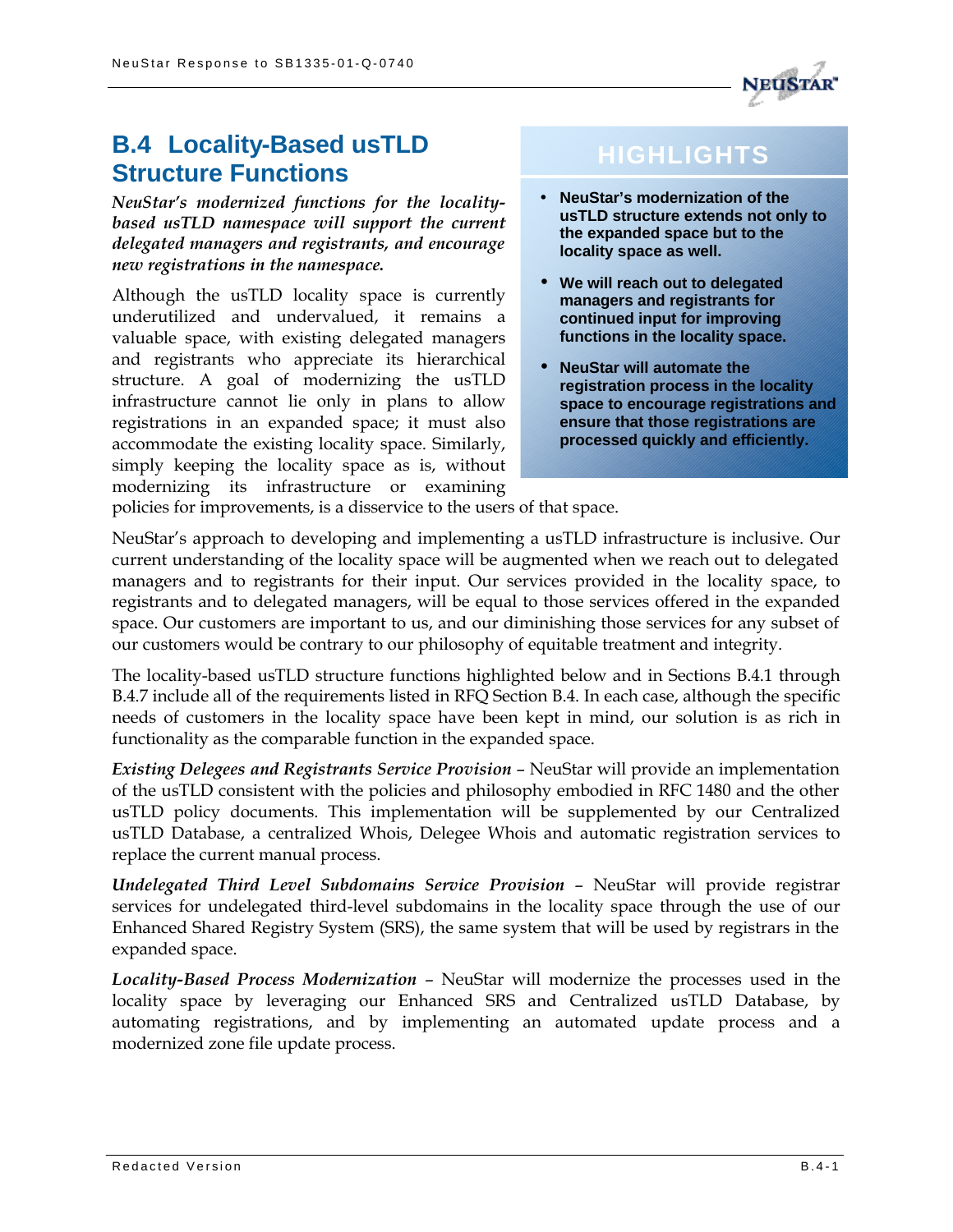

*Current Locality-Based usTLD Users Coordination* – NeuStar will establish target communications mechanisms, including e-mail listservs, chat services, and other Internet-based services, as well as traditional customer outreach mechanisms, such as user group meetings, user support representatives, and other support services to maintain close relationships with usTLD stakeholders.

*Compliance with Current Locality-Based usTLD Policies Investigation and Report* – NeuStar will approach our compliance investigation as a means of forming partnerships with the Delegated Managers, i.e., delegees and subdelegees in the locality space. We view this report as a means of not only discovering problems in the locality space, but also of collaborating with Delegated Managers to improve the overall utility of the namespace.

*usTLD Delegated Manager Database Development* – NeuStar's database of Delegated Manager information will ensure that all delegee and subdelegee contact information and delegation information is kept up to date, so that both the registry can contact these Delegated Managers to resolve issues, and so that registrants can contact these Delegated Managers to register in the locality space.

*Whois Database Development* – NeuStar's centralized enhanced Whois database will accommodate Web-based, free, public searches for registrant and delegated manager contact information and will ensure the accuracy of data throughout the locality space.

The functions presented in this section will enhance the utility of the locality space and make the namespace more attractive to registrants who wish to register a domain name based in the geographic hierarchy. By centralizing our services and automating the registration process, we will provide our customers with a stable registry environment and easy-to-use services as good as or better than those offered by any other top-level domain registry.

# **B.4.1 Existing Delegees and Registrants Service Provision**

Existing delegees and registrants in the usTLD rely on the services that the usTLD infrastructure provides. However, that current infrastructure has not evolved along with other leading Internet registries. Currently, the registration process currently is manual, the zone data update process is batch oriented, and the basic usTLD policies are not even available in a single coherent document.

It is unfortunate that the current implementations are now outdated. The lag behind modern implementations causes potential users to question the value of acquiring or maintaining names in the US domain name space. NeuStar proposes significant improvements that will benefit the existing users of the usTLD. We intend to make the usTLD a world renown ccTLD. We intend to provide services and support that improves on current practice and complies with existing policies (including RFC 1480 and Web pages on www.nic.us that take precedence). We intend to enhance the value of domain names held by existing delegees and registrants.

As proposed by NeuStar, the usTLD will have a robust, secure, and reliable infrastructure equal to or better than any Internet registry. The registration process will be streamlined so that users can check, add, modify, or delete names over an easy to access, simple to use web interface. All pertinent data related to name registrations will be maintained in a centralized data base at the registry. NeuStar will provide tools to delegees and subdelegees to simplify the process of inputting data into the Centralized usTLD Database. Zone file data will be updated from the database and propagated to nameservers in near real time. Whois data for all name holders (name holder refers collectively to delegees, subdelegees and registrants) will be available free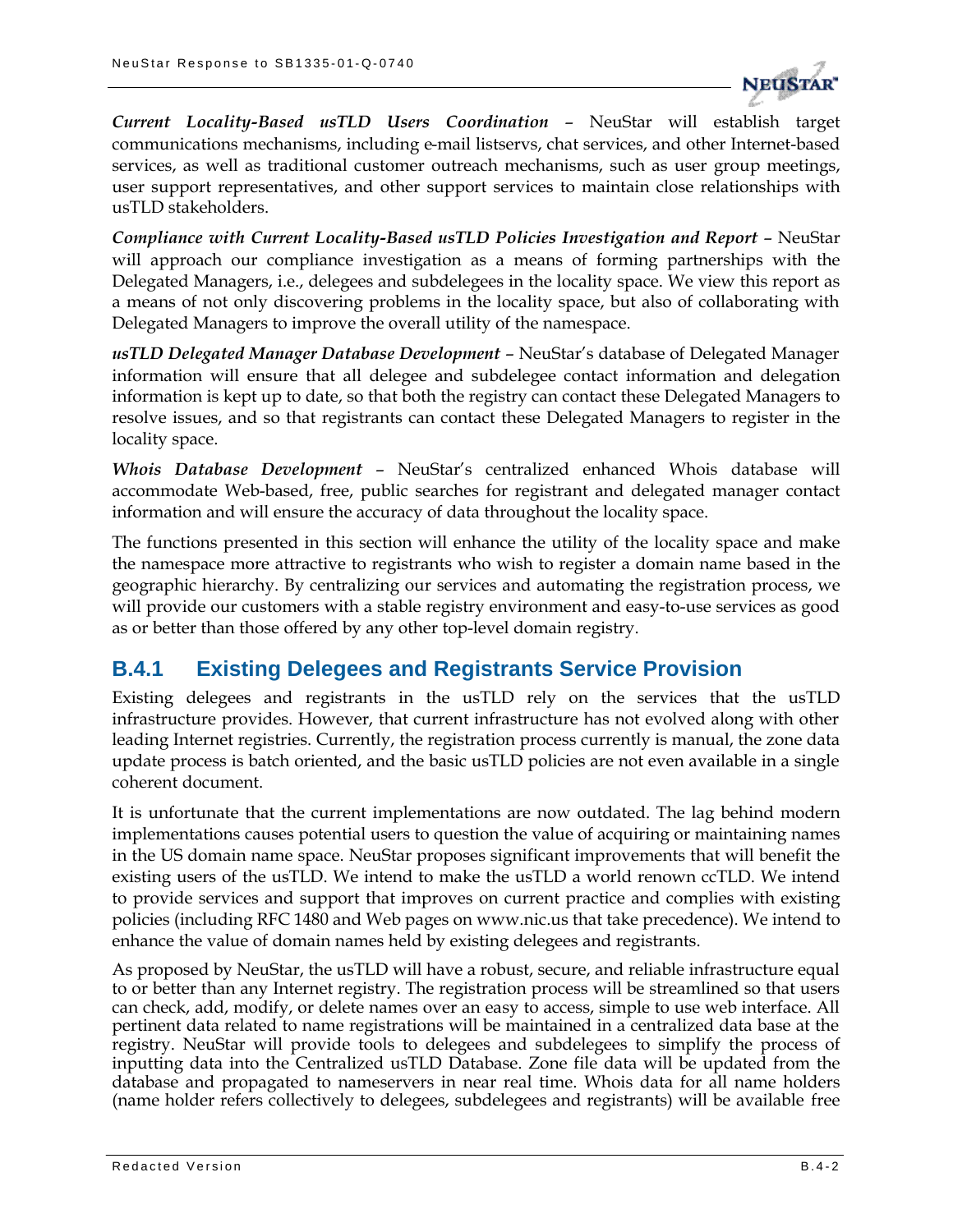

through a public, web-based interface, and the Whois DB will allow for multiple string and field searches.

The existing delegees and registrants in the US domain will then be provided the service and support that they are entitled to expect. NeuStar will provide these services using robust and reliable systems designed to support the use of the usTLD by the Internet community of the United States.

### **B.4.1.1 Needs of Existing Users**

The continued operation and support of the locality based usTLD is a fundamental concern to its users and an essential set of functions for the Internet community of the United States. For existing delegees and registrants, NeuStar proposes to provide service and support that will enhance the value of the names they hold in the US domain.

Current name holders want the capability to check, add, modify, or delete their data. They want DNS nameservers to have current zone file data, and they want their Whois data to be accurate and timely. In addition, users need to rely on a robust, reliable, and secure infrastructure that will be able to satisfy their expected future needs as well as their current ones.

NeuStar plans to implement an infrastructure designed to meet users' needs. This will include the following:

- Secure website for delegee and registrant access,
- Centralized usTLD database, and
- Updates of zone file, Whois and Delegee Whois in near real time.

In addition, as described elsewhere in this proposal, NeuStar's facilities will be based on high availability, reliable platforms, and users (Section O.1) will have access to a range of technical and customer support services (Section B.2). NeuStar will provide clear and current guidance on the applicable policies (Section B.3). The needs of the existing delegees and registrants will be met by this approach.

#### **B.4.1.2 Implementing Services for Delegees**

In the existing locality-based name space, delegees support the fabric of the US domain. These delegees are responsible for the technical operation of nameservers for the zone names they hold, and they are responsible for administering the names in that branch of the name space. RFC 1480 speaks clearly to the degree of responsibility and commitment involved. In addition to the technical and operational aspects, as indicated by the following:

The designated manager must do a satisfactory job of operating the DNS service for the domain. That is, the actual management of the assigning of domain names, delegating subdomains and operating name servers must be done with technical competence. This includes keeping the US Domain Administrator or other higher-level domain managers advised of the status of the domain, responding to requests in a timely manner, and operating the database with accuracy, robustness, and resilience.

That RFC also conveys the administrative context of delegation:

The major concern in selecting a designated manager for a domain is that it be able to carry out the necessary responsibilities, and have the ability to do an equitable, just, honest, and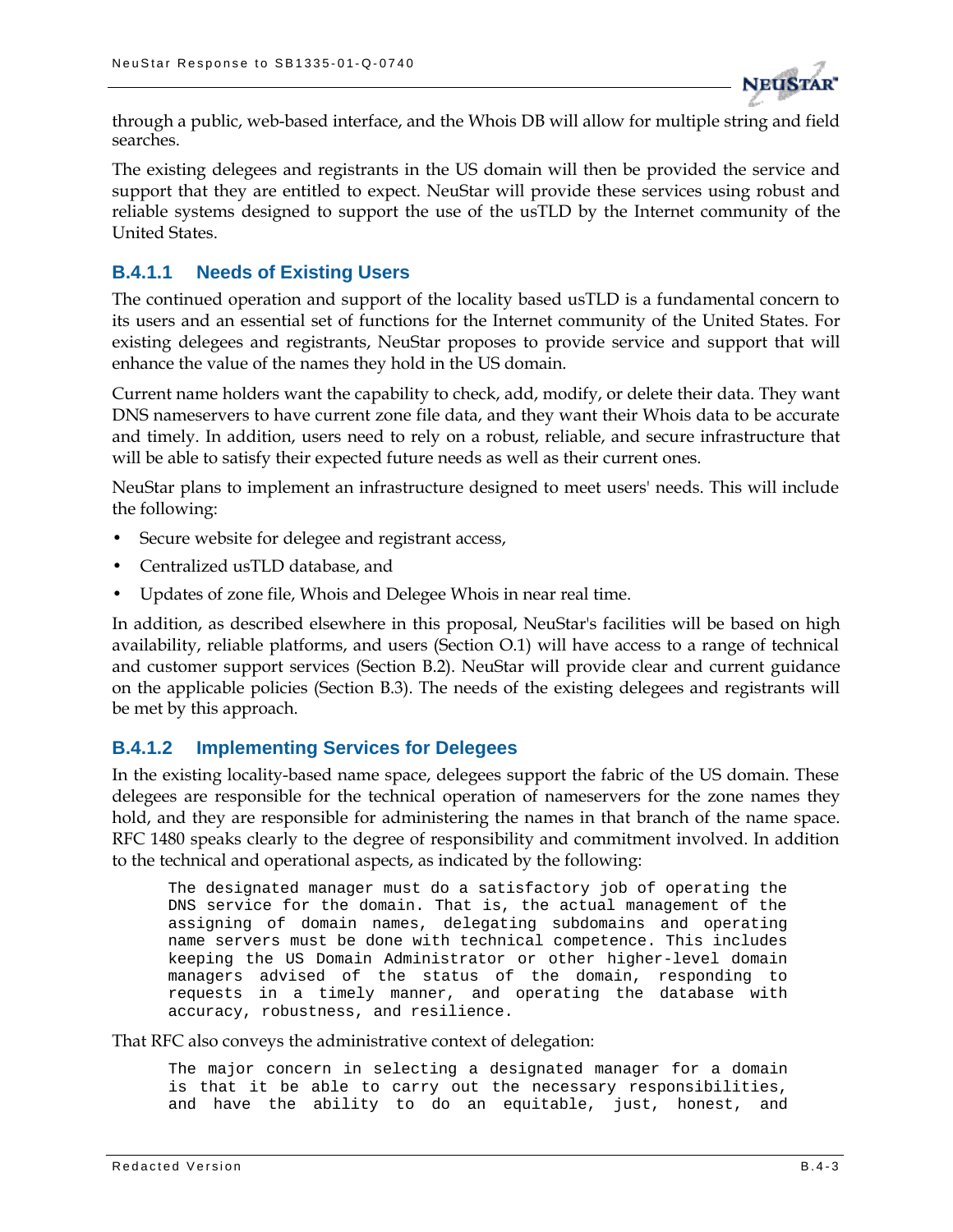

competent job. The key requirement is that for each domain there be a designated manager for supervising that domain's name space. These designated authorities are trustees for the delegated domain, and have a duty to serve the community. The designated manager is the trustee of the domain for the domain itself and the global Internet community.

In that spirit, NeuStar plans to provide an implementation of the usTLD consistent with the policies and philosophy embodied in RFC 1480 and the other usTLD policy documents (e.g., as posted on www.nic.us). The major features that will provide service and support are described in Sections B, F, and O in this proposal, and include:

- Secure website for delegee and subdelegee access, with authentication ensuring that they are modifying records within their own name space,
- Centralized usTLD database, replicated on high availability, reliable platforms, and
- Updates of zone file, Whois data, and Delegee Whois in near real time.

#### **B.4.1.3 Providing Support for Registrants**

In the existing locality-based name space, registrants are offered an alternative to running their own name servers, since delegation entails its own burdens of responsibility and costs. Instead, registrants' data is directly entered in the US domain, meaning that the zone data files on the usTLD name servers themselves have the name holders' information.

Direct registration provides name service support to a wider population of users by relieving them of administrative and technical requirements that come with delegation. As described later in this proposal, the usTLD registry will be able to perform registry and registrar functions on behalf of such registrants.

Registrants, too, will enjoy the benefit from the same services and support indicated above for delegees in the existing locality-based space, including secure website, centralized database, near real time updates, and other features provided for name holders in the usTLD.

# **B.4.2 Undelegated Third Level Sub-domains Service Provision**

Undelegated sub-domains have been situated as a middle ground that offers name registration without requiring name server operation. The name servers for names in undelegated subdomains are in fact the usTLD's name servers, and the name holders' data is kept in the main usTLD database and zone files.

The Statement of Work (SOW) requires that the usTLD Administrator provide registry and registrar services for name holders in undelegated third level locality sub-domains and others. According to the official US Domain Registry's Web site (www.nic.us), that set of undelegated domains has the following structure: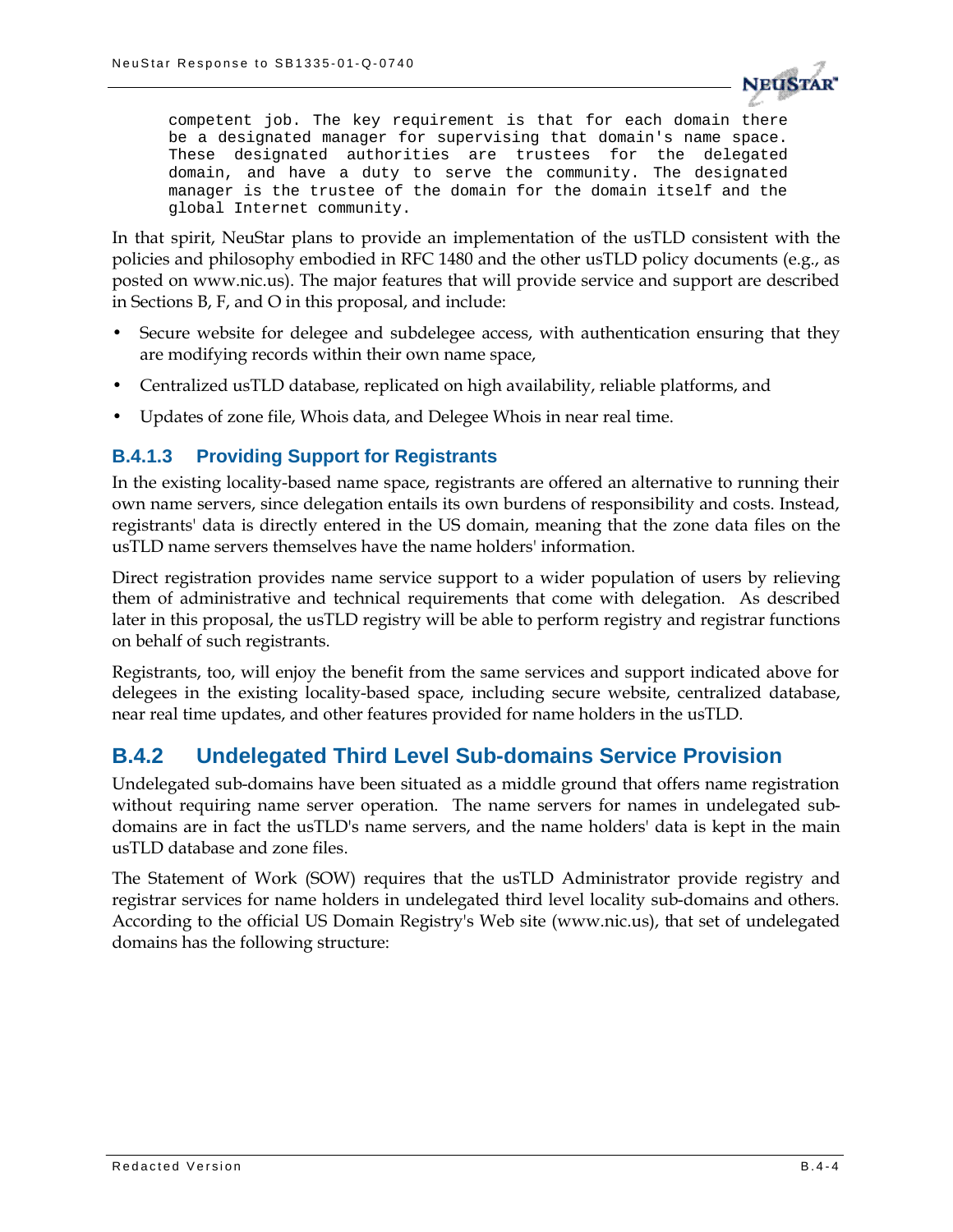

| <b>Name Sulution CS—us TLD Locality-Dased</b> |                         |                                       |                       |                               |        |
|-----------------------------------------------|-------------------------|---------------------------------------|-----------------------|-------------------------------|--------|
| <b>City Government:</b>                       | <dept-name></dept-name> | $\overline{\phantom{a}}$ CI           | <locality></locality> | <state-code></state-code>     | U      |
| <b>County Government:</b>                     | <dept-name></dept-name> | CO                                    | <locality></locality> | $sstate$ code>                | . US   |
| <b>Parish Government:</b>                     | <dept-name></dept-name> | . PARISH                              | <locality></locality> | $. <$ state-code>             | . US   |
| <b>Town Government:</b>                       | <dept-name></dept-name> | . TOWN                                | <locality></locality> | $sstate$ code>                | . US   |
| Township:                                     | <dept-name></dept-name> | . TOWNSHIP                            | <locality></locality> | $. <$ state-code>             | . US   |
| Township (option):                            | <dept-name></dept-name> | . TWP                                 | <locality></locality> | $s$ <state-code></state-code> | . US   |
| <b>Borough Government:</b>                    | <dept-name></dept-name> | . BOROUGH                             | <locality></locality> | $s$ <state-code></state-code> | . US   |
| <b>Village Government:</b>                    | <dept-name></dept-name> | . VILLAGE                             | <locality></locality> | $s$ <state-code></state-code> | U      |
| Village (option):                             | <dept-name></dept-name> | . VIL                                 | <locality></locality> | $s$ <state-code></state-code> | . US   |
| Schools K12 District:                         |                         | <school-district></school-district>   | . K12                 | <state-code></state-code>     | . US   |
| K <sub>12</sub> School:                       | <school></school>       | . <school-district></school-district> | K12                   | $s$ <state-code></state-code> | U      |
| Private School:                               | <school></school>       | . PVT                                 | K12                   | $. <$ state-code>             | . US   |
| <b>Community College:</b>                     |                         | <school></school>                     | CC                    | $s$ <state-code></state-code> | U      |
| <b>Technical School:</b>                      |                         | <school></school>                     | . TEC                 | <state-code></state-code>     | . US   |
| <b>Councils of Government:</b>                |                         | <org-name></org-name>                 | . COG                 | <state-code></state-code>     | U      |
| District:                                     |                         | <org-name></org-name>                 | . DST                 | <state-code></state-code>     | . US   |
| Library:                                      |                         | <library-name></library-name>         | LIB                   | <state-code></state-code>     | $.$ US |
| Museum:                                       |                         | <org-name></org-name>                 | . MUS                 | <state-code></state-code>     | . US   |
| <b>State Government:</b>                      |                         | <state-agency></state-agency>         | . STATE               | <state-code></state-code>     | . US   |
| <b>Statewide Non-Profit:</b>                  |                         | <org-name></org-name>                 | . GEN                 | <state-code></state-code>     | . US   |
|                                               |                         |                                       |                       |                               |        |

#### **Name Structures—usTLD Locality-Based**

In order to satisfy these requirements, the needs of the name holders in these domains include not only those of direct registrants, but also those analogous to certain capabilities available to delegees and subdelegees. The problem is that there is no delegee for the undelegated domains. The solution is to provide the functions of registry and registrar, on behalf of those domains, for name holders who are direct registrants of undelegated domains.

The usTLD functions will already include those of usTLD Administrator, for all users, and as name server operators and name space administrators for the undelegated third level subdomains. In addition to those, NeuStar proposes to provide the functions of registrar, on behalf of an undelegated sub-domain and its direct registrants, and of registry, to include that registrar in the Enhanced SRS.

The direct registrants in undelegated sub-domains of the US domain will then be provided the service and support that they are entitled to expect. NeuStar will provide these services using robust and reliable systems designed to support the use of the usTLD by the Internet community of the United States.

#### **B.4.2.1 Additional Needs of Undelegated Domains**

Undelegated domains, by definition, have no official delegee to whom the domain is delegated. Registrants in such a domain must rely on the usTLD itself to operate name servers, store data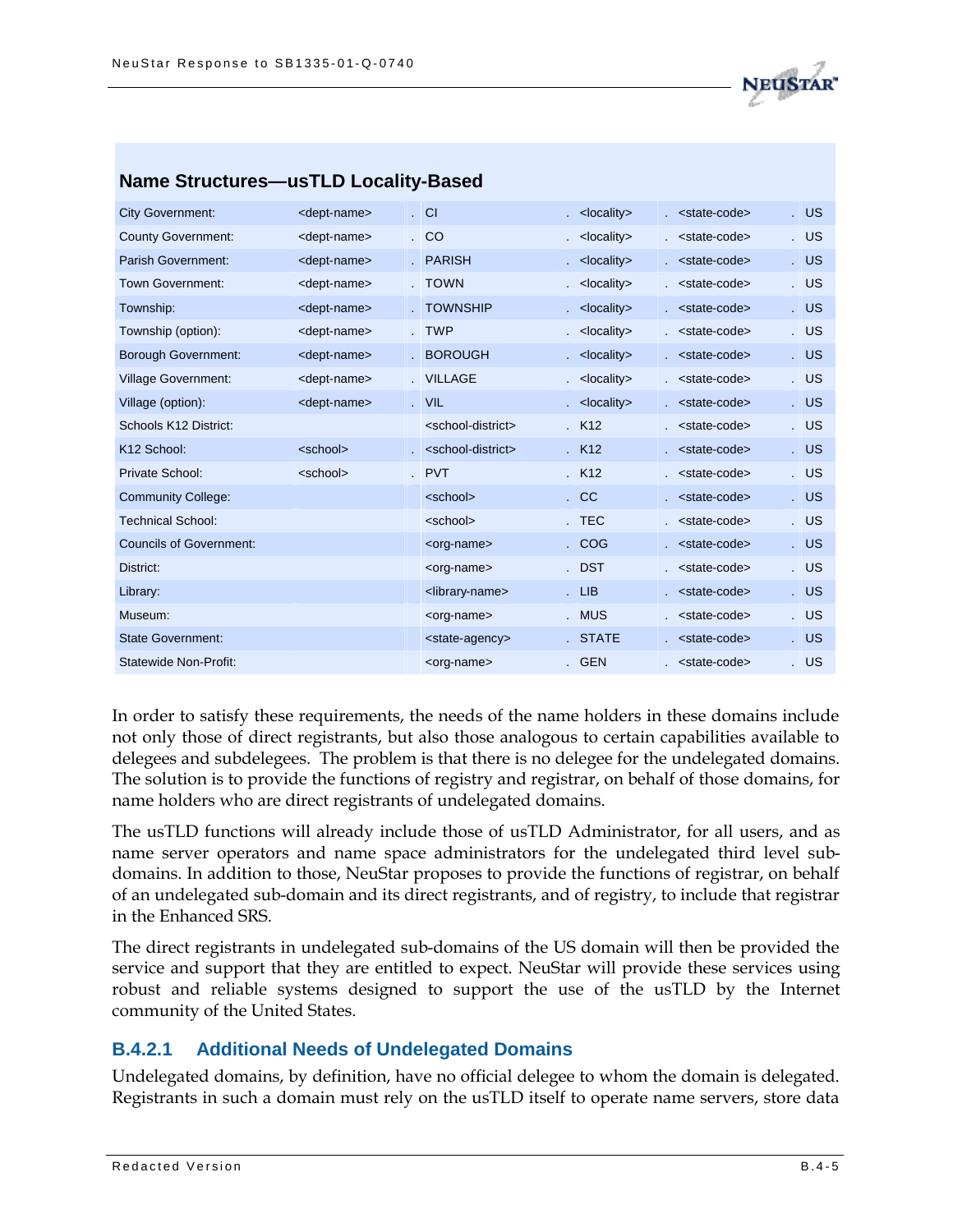

for the zone files, and administer that portion of the name space. There are two different roles for the usTLD Registry to perform, depending on the particular domain, namely:

- For the ".us" domain, the function is that of the registry operator for a ccTLD, and
- For the undelegated sub-domain, the function is that of a registrar.
- Secure website for delegee and registrant access,
- Centralized usTLD database, and
- Updates of zone file, Whois, and Delegee Whois in near real time,

but also including:

- Implementation of an Enhanced SRS, and
- Provision of Registrar Services, on behalf of and in trust for undelegated sub-domains.

As described elsewhere in this proposal, NeuStar's facilities will be based on high availability, reliable platforms (Section O), and users will have access to a range of technical and customer support services (Section B.2). NeuStar will provide clear and current guidance on the applicable policies. The needs of the name holders in requisite undelegated sub-domains will be met by this approach.

#### **B.4.2.2 Implementing Registrar Services**

NeuStar will provide registrar services on behalf of undelegated sub-domains through a process analogous to that for competitive registrars wishing to interconnect with the Enhanced Shared Registry System (SRS) for the usTLD. NeuStar is developing this Enhanced SRS as part of its planned modernized registry infrastructure. Registrar functions will be developed to support NeuStar's capability to act as a registrar on behalf of an undelegated sub-domain in the localitybased name space. The term SRS refers to a system that has a mechanized interface to multiple registrars, which provides the same service to all of the interconnected registrars.

The process of acting as a registrar requires that the registrar functions, along with the relevant terms and conditions, satisfy all appropriate requirements for competitive registrars who wish to interconnect with the SRS for the usTLD domain. This formal approach will provide both the services and the safeguards that are needed for NeuStar to act as a registrar.

In NeuStar's role as registrar for an undelegated sub-domain, it acts on behalf of the name holders who are direct registrants in the locality-based name space and who wish to have NeuStar perform the registrar function. In this role, registrants will register names at a website provided by NeuStar. This will be very similar to the way registrants register names with registrars in gTLDs such as .biz. NeuStar will provide each registrant with authenticating information that will need to be submitted for future changes and updates. This will ensure that it is the appropriate registrant modifying the name.

Just like in the expanded space, NeuStar will gather information about the registrant to populate the Central usTLD Database, create a Whois record, and update the zone file. In addition NeuStar needs to clear the payment and register the registrant in NeuStar's Registrant Database. There is a clear difference between managing a name for a registrar and managing a name for a registrant. NeuStar understands the importance of treating these two types of registrations differently.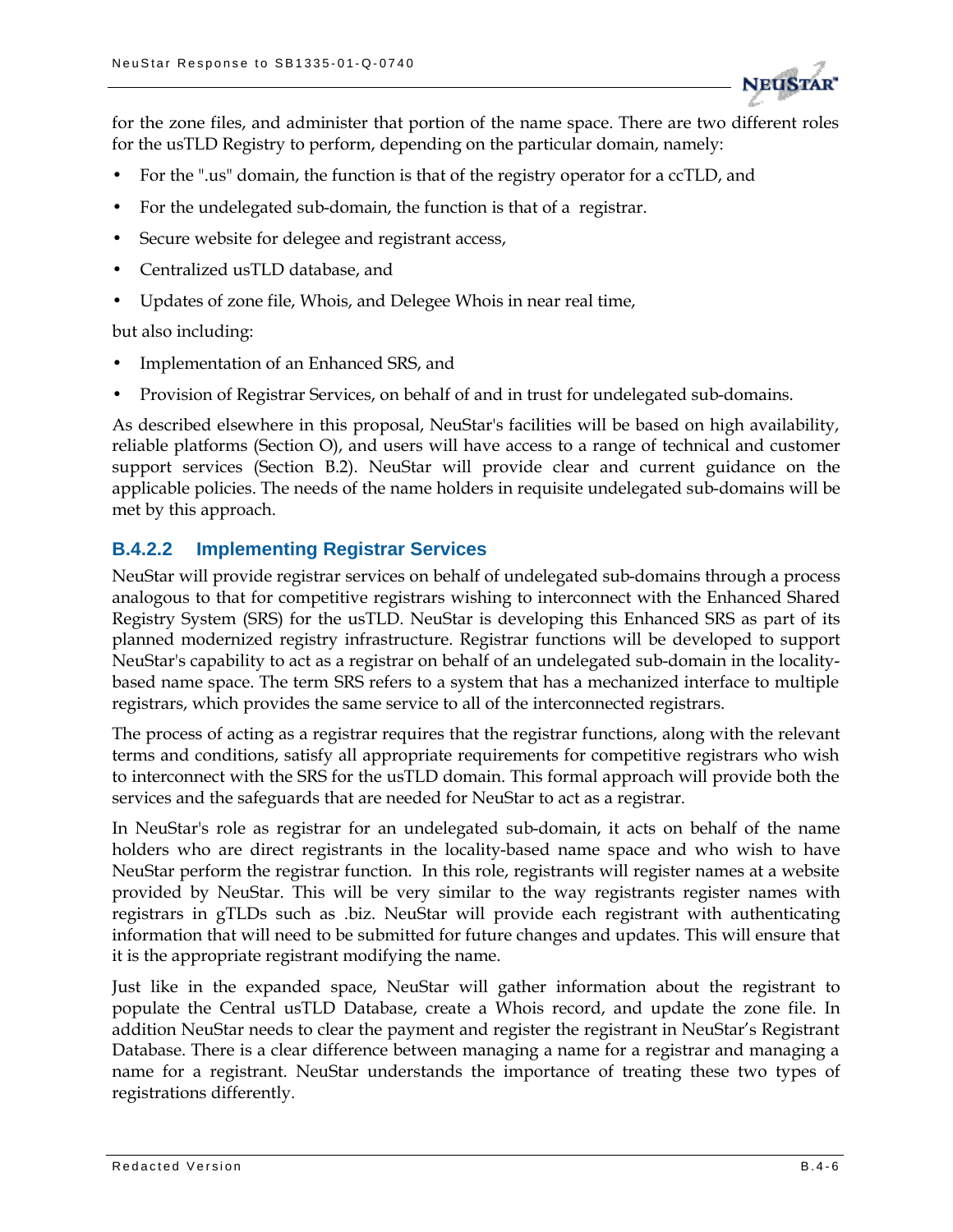

### **B.4.2.3 Providing Registry Services**

NeuStar will provide registry services on behalf of undelegated sub-domains through the use of our Enhanced SRS that is being developed to include NeuStar's capability to act as a registrar on behalf of an undelegated sub-domain in the locality-based name space.

The following briefly describes some of the registry functionality and support proposed by NeuStar. Details are contained in Sections F and O this proposal.

- NeuStar will centralize all pertinent information regarding all names registered in the usTLD, and all name holders and registrars will be included in the Centralized usTLD database and the Whois database.
- The Centralized usTLD database will be escrowed on a regular basis.
- The publicly accessible Whois, Delegee Whois and the zone file will be created from the Centralized usTLD database and the updates will be propagated in near real time.

NeuStar understands the range of roles, the services and the safeguards, that are required to satisfy the needs of name holders in the usTLD. Our implementation and operation will enhance the value of the names of name holders who actually are the usTLD.

# **B.4.3 Locality-Based Process Modernization**

*NeuStar's automated registration process, Centralized Database, and Enhanced Shared Registration System (SRS) will modernize the usTLD registry and encourage new registrations in the locality space.*

Under the current usTLD administration, all registration and update processes within the registry are done manually. Although requests for registrations are received over a Web interface, this interface does not interact with a registration system. It simply sends a message to a person who then checks to see if the name is available, if the forms are filled out correctly, and if the registrant has met the appropriate requirements. The information is then manually added to a list of names and to the zone file, and a new zone file is created and sent to the nameservers, where it writes over the old zone file.

This process was implemented for registrations from delegated managers, that is, delegees and subdelegees, and for direct registrations with the registry. If a registrant wants to register with a delegated manager, the registration process depends on the specific delegated manager. There are no standard requirements for how or where delegated managers store information or how they update zone files, and there are very few requirements for how they maintain and manage their nameservers.

NeuStar will make vast improvements in the operations of the registry itself. NeuStar will implement an automated registration process, a Centralized usTLD Database, a Centralized Whois, an automated update process, and a modernized zone file update process. All system software and databases will be backed up daily, and the tapes will be stored off-site. As required, historical files and data will be escrowed with an escrow agent.

NeuStar's Enhanced SRS will be available to all delegated managers via secure web access. Under this new system, changes made by the delegated manager will be implemented directly into the registry systems, eliminating all manual processes associated with a registration. Changes to the Centralized usTLD Database will be made in real-time, and updates to the Whois and the zone file (if necessary) will be done in near-real time, that is, in intervals of no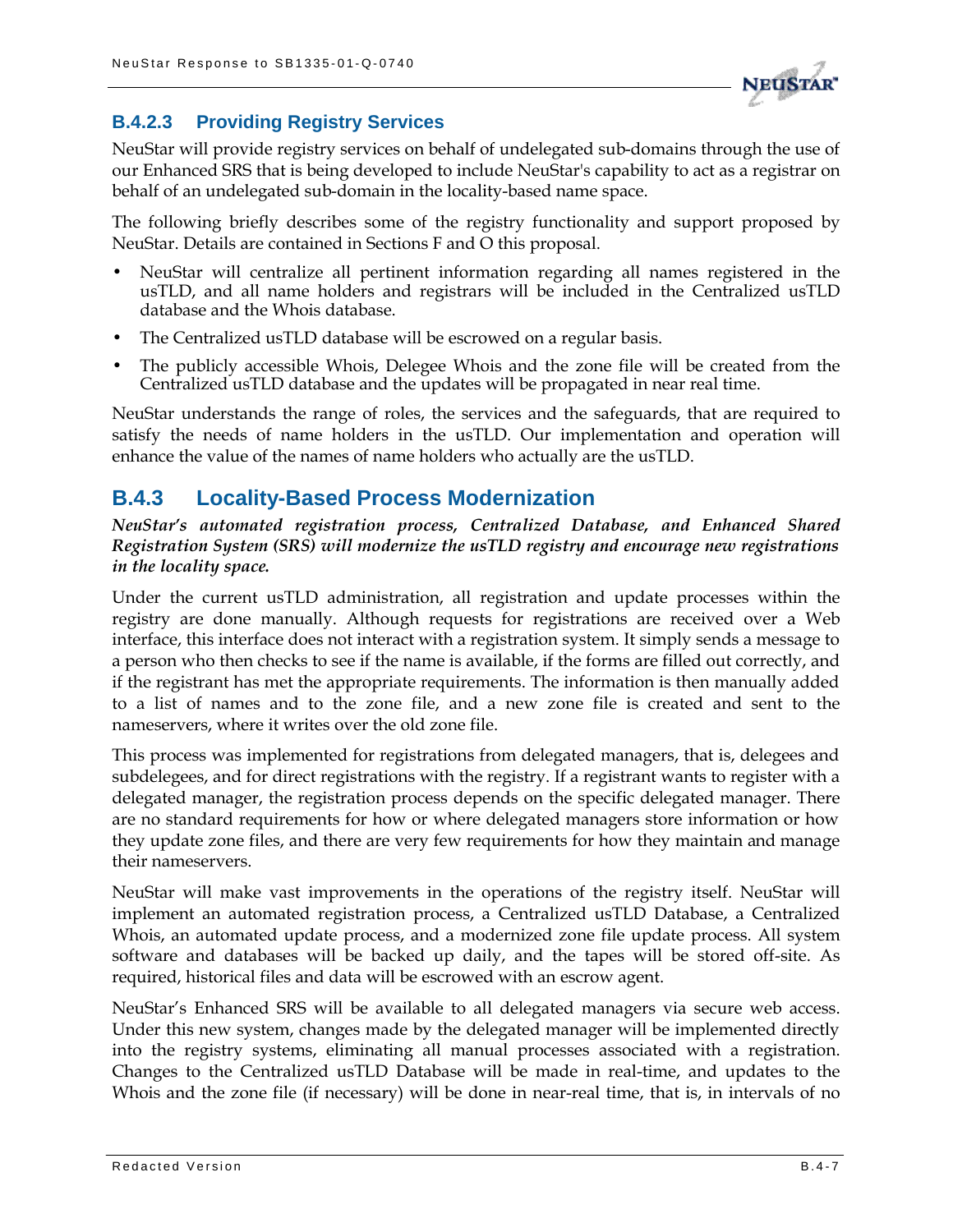

more than 15 minutes. A name will go from registration to live in 15 minutes or less, whereas today it can take weeks.

NeuStar will utilize its state-of-the-art Network Operation Center (NOC) to monitor the Enhanced SRS and its subsystems, including the Centralized usTLD Database and Whois, as well as the constellation of nameservers, on a 24-hour basis 365 days per year. The NOC will not only monitor for failures but also will monitor the systems and network for degraded service that may indicate that a failure is about to happen.

NeuStar will implement billing systems to accommodate both debit accounts and credit cards. This will allow instantaneous registrations. In addition, we will utilize our customer resource management system that allows for trouble ticket management and customer contact tracking, among other capabilities.

A more detailed description of the ancilliary services provided by NeuStar to the locality space, e.g., customer service, tech support, software, is provided in Sections B.2.9 to B.2.16.

A more detailed description of the Enhanced SRS and the Centralized usTLD Database is provided in Section F of this proposal.

Section O of this proposal provides a detailed description of the systems, software, and functional capabilities that NeuStar will deploy to modernize the usTLD registry for the locality name space.

# **B.4.4 Current Locality-Based usTLD Users Coordination**

#### *NeuStar will develop user-friendly, effective mechanisms to encourage and coordinate the contributions of the current locality-based usTLD stakeholders.*

NeuStar is acutely aware that as a result of the comparative complexity of the namespace and the lack of coordination and marketing for the usTLD, the locality-based usTLD has not attracted a high level of domain name registration activity and remains underpopulated in comparison with other ccTLDs. Although the existing administrator has established basic policies and procedures for the TLD, little has been done to enforce such policies and procedures nor has any effort been made to analyze compliance by delegated managers or the value of the namespace to its users. Moreover, virtually no effort has been made to reach out to users and stakeholders to further develop and improve the space.

NeuStar has a strong legacy of coordinating complex groups of users in the industries that it serves. Successful administration of public resources, whether they are telephone numbers or domain names, requires strong awareness of constituencies and their needs. NeuStar intends to establish target communications mechanisms, including e-mail listservs, chat services, and other Internet-based services. In addition, NeuStar will utilize traditional customer outreach, such as user group meetings, user support representatives, and other support services to maintain close relationships with usTLD stakeholders. These forums will be tailored to allow stakeholders to discuss usTLD administrative, technical, and policy issues related to the operation and management of the locality-based usTLD structure. This will ensure that, going forward with improvements in the overall space, the current users have a "voice" and stake in the future success and increased utility of the usTLD.

To begin this process, NeuStar will leverage the six-month compliance report process, discussed in detail below in Section B.4.5, to develop a strong understanding of stakeholder desires and concerns and to identify the best way to communicate with each constituency group.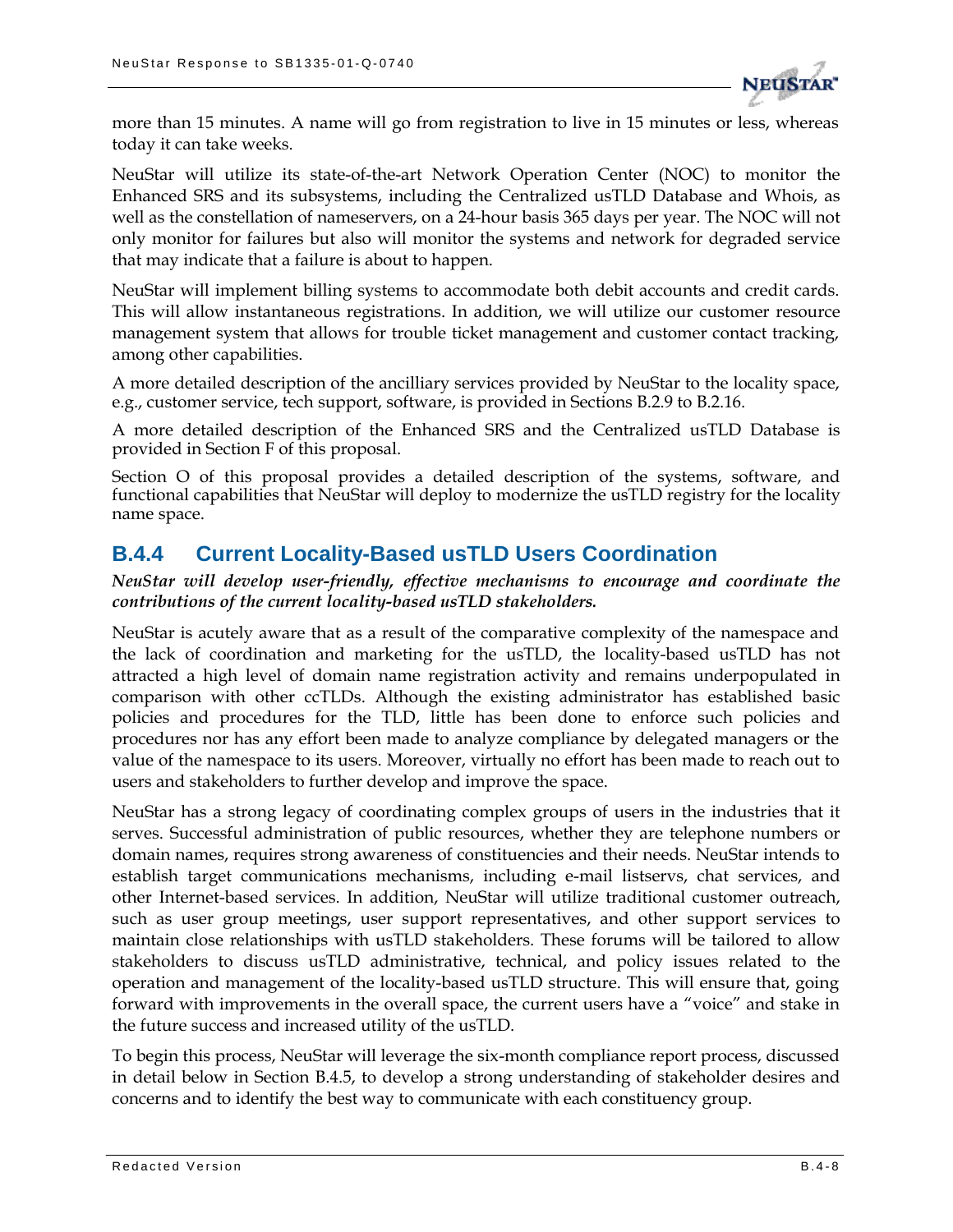

Coordination of all usTLD outreach will ultimately be coordinated and developed under the auspices of the usTLD Policy Council. This council will be very important to the ongoing development of usTLD policy and public outreach. The structure and duties of this council, as well as the detailed outline of our basic outreach plan, are discussed in detail in Section B.3.5.

## **B.4.5 Compliance with Current Locality-Based usTLD Policies Investigation and Report**

*NeuStar's approach to the Compliance Investigation and Report will forge good relations with locality delegees while solving many of the problems that plague the current locality space.*

In its request for an immediate investigation of policy compliance in the usTLD locality space, the DOC is sending a strong message about the current state of this space. Delegating portions of localities within the usTLD hierarchy began as a logical method of maintaining the space and encouraging individuals within those physical localities to register domain names. However, noncompliance by some delegees and specifically the problem of "locality squatting," have caused stagnation in registrations and have done little to promote the public interest aspect of the usTLD.

The problem of locality squatting is prevalent across current locality delegations. According to current policy, for delegations or redelegations made after July 1, 1997, it is assumed that every applicant for the delegation of a locality name has received written authorization from the locality's legitimate government to manage the domain name of that locality. Yet, according to the current list of delegated subdomains and their contacts (available on the current usTLD Web site), approximately 40 percent of the delegated subdomains are held by five individuals. Although a number of delegees who hold multiple locality delegations may be legitimate, that legitimacy is questioned when an individual delegee manages registries for localities in more than 30 states.

This compliance investigation effort is an excellent and necessary first step in improving usTLD operation and use. It will serve as more than just a report on compliance; it will also aid efforts to create a partnership among the usTLD community for achieving stable, consistent service and for pursuing enhancements in the usTLD locality space. Because of the history of usTLD administration, there is little information about current administration and operations. It is essential that a thorough investigation be performed to obtain a baseline for current information about the status of usTLD operations, assess points of satisfaction and dissatisfaction among current delegees and current registrants, and enable NeuStar to provide recommendations to the DOC for improvements by surveying current delegees and current registrants.

Without this report, it will not be possible to ensure consistent and correct administration or operation of locality-based registrations within the usTLD. The existing problems in the space will persist from an unclear, unresolved history with existing usTLD delegees.

Finally, the stated goal for the Compliance activity is to establish a basis for moving to consistent quality of service for usTLD administration. However, investigation would be appropriate even with a flawless history because it permits NeuStar to develop initial channels of communication with the existing usTLD community and to learn what changes and enhancements the community desires. NeuStar anticipates that this investigation and report will be the first step toward codifying new technical and administrative policies and proposing a successor document to RFC 1480.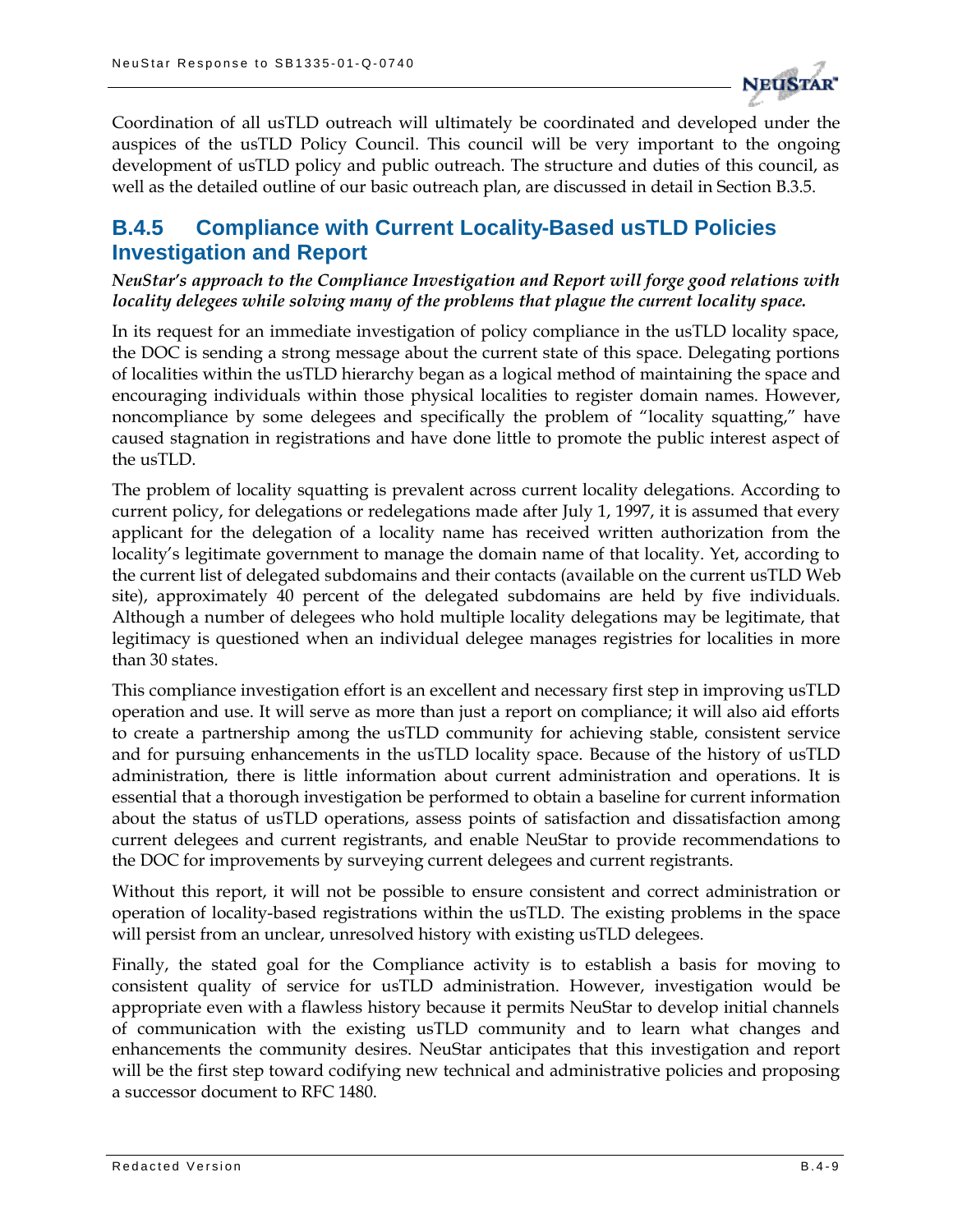

#### **The Importance of Compliance**

The usTLD portion of the DNS is as essential to the infrastructure of the Internet as any other portion of the DNS. Serious use of the Internet requires highly reliable, highly stable, and highly efficient performance of the usTLD domain. Further, registrants and potential registrants in the usTLD must have assurances that they can register within their own localities without encountering resistance or nonresponsiveness from the assigned delegee. To these ends, concerns for locality-space operations divide among:

- **Technology and Operations**—Modern, standard versions of DNS and registration protocols must be used, with particular attention to recent security standards. Reliability and responsiveness of each DNS, Whois, and the registration process must be on a par with corresponding services elsewhere on the Internet.
- **Administration**—Quality, style, and access to registry and registrar customer services must also be on a par with the recent, considerable improvements seen elsewhere in the DNS.
- **Policies**—The Domain Name Service is designed to support a variety of naming and operations models. However, there is increasing support for some policies to be consistent across the entire DNS and for consistency among subsets of DNS activities.
- **Service** Service to registrants is of the utmost importance in ensuring that the locality hierarchy serves its public service functions. Nonresponsiveness to customers and resistance to serving those customers is an unacceptable practice. So, too, is unreasonable pricing for registration services.

Ultimately there are four simple and direct needs that require assessment:

- 1. Historical and current status and effectiveness of coordination and oversight for individual usTLD locality assignments. That is, for each delegee, an assessment must be made regarding the method of operation and the effectiveness of that operation.
- 2. Inconsistencies in registry operation and in registered data. That is, a review must be undertaken across all usTLD locality assignments for differences in administration that would be better to make consistent.
- 3. Authority of the delegee to run the delegated locality assignment. That is, if a delegation (or re-delegation) was made after July 1, 1997, the delegee should be able to produce written authorization from the legitimate government of a locality to manage the domain name of that locality.
- 4. Adherence to the US Nexus Requirement, as outlined in Section B.3.1.

#### **NeuStar's Approach**

The new administrator of the usTLD domain will have a dual role. Although its main function will be to operate a registry for the usTLD root, it will also be charged with continuing, expanding, and enhancing the usTLD domain. This latter role entails oversight, not just operations and administration.

There are two approaches that a registry can take for oversight of the usTLD. One is top-down and authority-based, primarily entailing issuance of directives and checking for conformance. The alternative is to treat the entire usTLD domain as an activity among partners, all seeking success for the stakeholders and satisfaction among the customers. NeuStar strongly believes that an approach based on partnership will be easier to pursue and much more productive.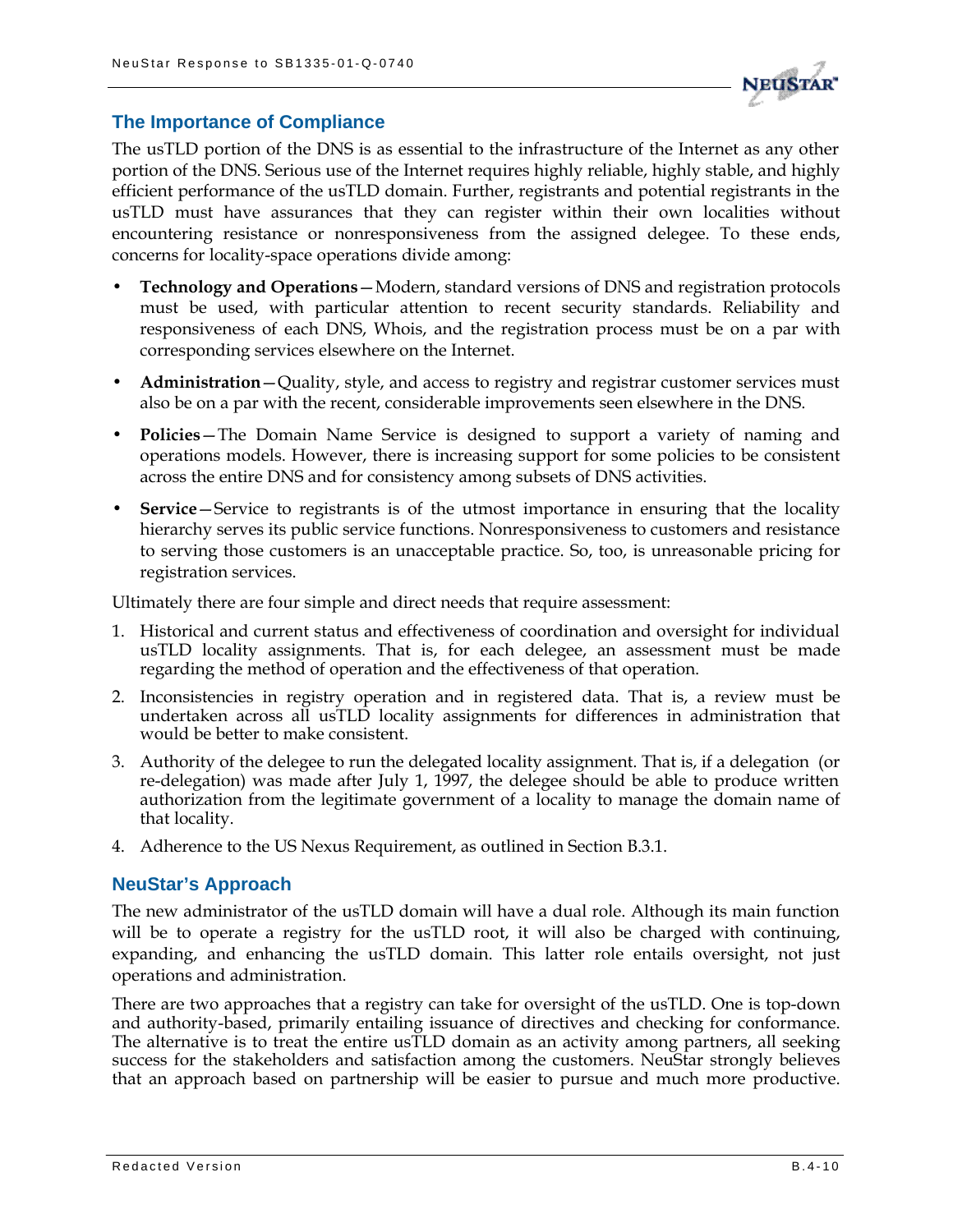

Ultimately, a service is always collaborative, especially when the effort comprises multiple organizations.

An approach based on partnership would be essential even with a flawless history. The "social" lesson of the Internet is that large-scale, multi-organization efforts must be based on strong, consensus-based collaboration. Use of "authority" must be carefully limited, even to the extent of choosing not to use that authority if it is likely to cause ill will among participants. However, the problematic history of usTLD makes this effort more sensitive and more difficult. We realize that there may be cases where a partnership approach may be unsuccessful, and we stand ready to use a more authoritative approach, only if it becomes necessary.

#### **NeuStar's Investigation Process**

In order to conduct this compliance investigation, NeuStar will follow steps that are typical for survey research.

#### *Planning Phase*

In order to successfully conduct a compliance investigation and to ensure fairness to all parties, NeuStar will begin by reviewing all relevant documentation, including RFC 1480, the post-1997 agreement with delegees, and any documentation provided to us by delegees. At the same time, NeuStar will request from the current usTLD registry all contact information for current delegees and information on which delegees have signed the post-1997 agreement. This information is of vital importance to conducting a compliance investigation, because delegations or redelegations made beginning in July 1997 follow different guidelines from those delegated before that date.

Once this information is obtained from the current usTLD registry, a letter introducing NeuStar as the new usTLD registry will be sent to all delegees. This letter will be a formal request for registrant and subdelegee data from the delegees and will include a request for a copy of the written authorization to manage the domain for each locality, for delegations or for redelegations made since July 1997. The same letter will be sent to subdelegees to request registrant data under those suddelegations.

From this effort, NeuStar will compile aggregate requirements for delegees, including subdelegees, and registrants and will begin our effort to find legitimate delegees. During this time, we will also select an agency to conduct a compliance survey.

This phase of activity will ensure that the investigation is based on existing history and, to the extent possible, based on the expectations of delegees and registrants.

#### *Design Phase*

During the design phase, investigation questionnaires will be formulated for delegees, including subdelegees, and for registrants. The questionnaires will cover the full range of administration and operations topics. Use of professional survey experts will ensure that the research tools employ proper wording to elicit helpful responses and otherwise avoid the serious pitfalls often encountered with surveys developed by nonprofessionals. The surveys produced must be sufficiently open to permit participants to offer unexpected information and suggestions. However, they will also be partially based on information that is already available, so that participants can be assisted with intelligent, directed questions and plausible solutions.

NeuStar expects the survey to produce several types of useful information, including but not limited to: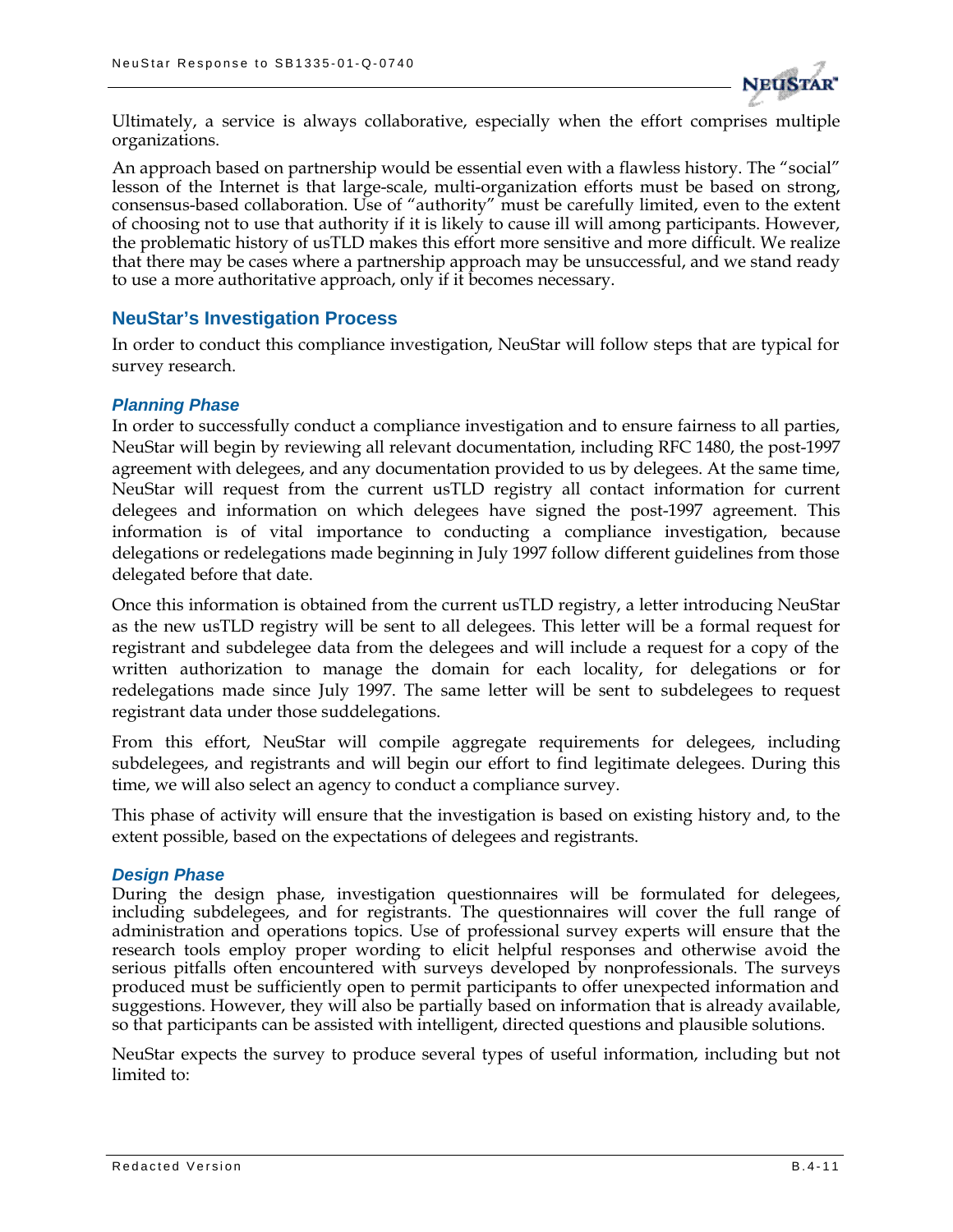

- Legitimacy of individual delegees;
- Status of current delegations, including adherence to current policies, policies outlined in RFC 1480, the usTLD web site and the US Nexus Requirement;
- Changes desired by delegees or registrants;
- Status quo desired by delegees or registrants; and
- Identification of nonresponsive delegees.

This feedback will permit NeuStar to pursue a constructive, iterative process for obtaining a cure to problems, while maintaining stable operations.

As noted earlier, it is essential that NeuStar approach the design of this survey as a means of finding ways to help delegees and serve them as customers of the usTLD registry. This approach is in marked contrast to one that could be heavy-handed and oriented towards establishing authority and strictness. Such a heavy-handed approach would be likely to produce poor information and strong resentment. It is expected that delegees will have concerns, and even fears, about the new administrator. NeuStar views it as appropriate and essential to allay those fears through a constructive tone and process.

#### *Execution Phase*

This phase is dominated by the mechanics of distributing surveys to delegees and registrants, ensuring they complete the forms, and then obtaining the completed forms for processing. In cases where a delegee is nonresponsive, we will send a second request, followed by an attempt to contact the delegee by another method.

#### *Analysis*

Structured portions of the surveys will be straightforward and will produce simple statistics. Open-ended portions of the survey will require the skills of a professional survey researcher to ensure that answers are compiled in an appropriate and useful manner.

#### **Recommendations and Report**

Beyond basic data analysis is the step of reducing the analysis to practical suggestions to remedy problems and pursue enhancements of the usTLD locality-space policies. These may include recommendations on:

- Structure of the locality hierarchy
- New policies for delegees to follow
- New cost guidelines for delegees to follow
- Technical aspects of the locality delegations
- Methods to enhance compliance among noncompliant delegees
- Methods of increasing the value of the locality-based structure to local communities as a public resource.

In addition to presenting recommendations for changes in locality delegations, this report will, as required in RFQ Section B4, present a full evaluation of locality squatting issues. Delegees who have proven their legitimacy by producing the requested letter of authorization will be listed, and carefully recorded information will be presented listing those delegees who contributed to the investigation, as well as those who were nonresponsive to our requests. We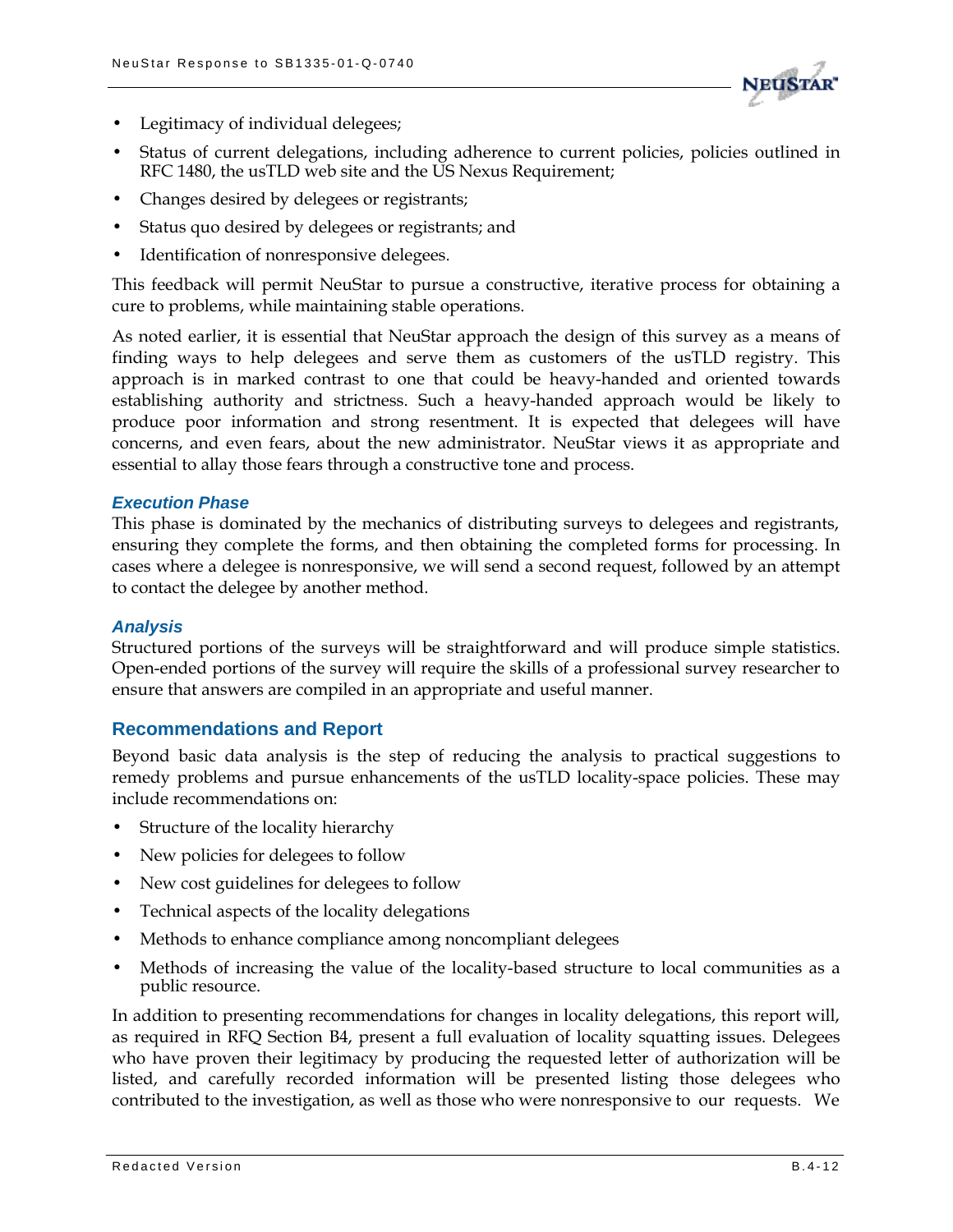

- Methods to enhance compliance among noncompliant delegees
- Methods of increasing the value of the locality-based structure to local communities as a public resource.

In addition to presenting recommendations for changes in locality delegations, this report will, as required in RFQ Section B4, present a full evaluation of locality squatting issues. Delegees who have proven their legitimacy by producing the requested letter of authorization will be listed, and carefully recorded information will be presented listing those delegees who contributed to the investigation, as well as those who were nonresponsive to our requests. We believe that our partnership approach to this investigation will encourage participation in our survey, and it is our hope that the vast majority of delegees will be responsive. We further believe that this investigation will serve as an excellent introduction of NeuStar's usTLD operations to current delegees, aid efforts to create partnerships between the TLD and the delegees, and allow NeuStar to discover ways to improve the services offered in the usTLD locality space. Within six months of contract award, we will file our report and recommendations with the DOC and post the report on the usTLD Web site, as required.

### **B.4.6 usTLD Delegated Manager Database Development**

*NeuStar's Delegated Manager Database will ensure the accuracy and validity of all data for delegees and subdelegees.*

Because of the administrative structure of the usTLD, that is, because there are a vast number of locality delegees and subdelegees (collectively known as delegated managers), NeuStar will develop a database of delegated managers that will be kept accurate and up to date. This will be an integral element of the Centralized usTLD Database that NeuStar will deploy as the usTLD Administrator. To manage a critical public resource like the usTLD, the Administrator needs an accurate database for all entities that have a role in administering the space, and delegated managers play an important role in the functioning of the usTLD localities. Because the usTLD Administrator may need to contact a delegated manager for reasons ranging from network outages to questions from a registrant, it is not acceptable to have out-of-date contact information that prevents issues from being addressed in a timely manner.

The most critical function with regard to creating the database is obtaining relevant information from the existing delegated managers—NeuStar has performed a similar function before. The task at hand is analogous to NeuStar's undertaking in the transitioning of the North American Numbering Plan to centralized administration. In order to fulfill our duties, NeuStar was required to create a centralized database of telephone number assignments by working with multiple phone companies across the country, most having multiple telephone number administrators. The databases across companies were inconsistent, as were those within companies. NeuStar was able to collect and standardize all of the data, and completed the transition ahead of schedule.

In order to ensure the accuracy and validity of the delegated manager data, NeuStar's Transition Team will reach out to all of the delegees and subdelegees. We will provide them with a list of the data elements we wish to populate, and will provide them with multiple methods of provisioning this data with us. On an ongoing basis, we will provide the delegated managers an easy-to-use web interface to provision new registrations into the Centralized usTLD Database. Alternatively, should they have high volumes of registrations and would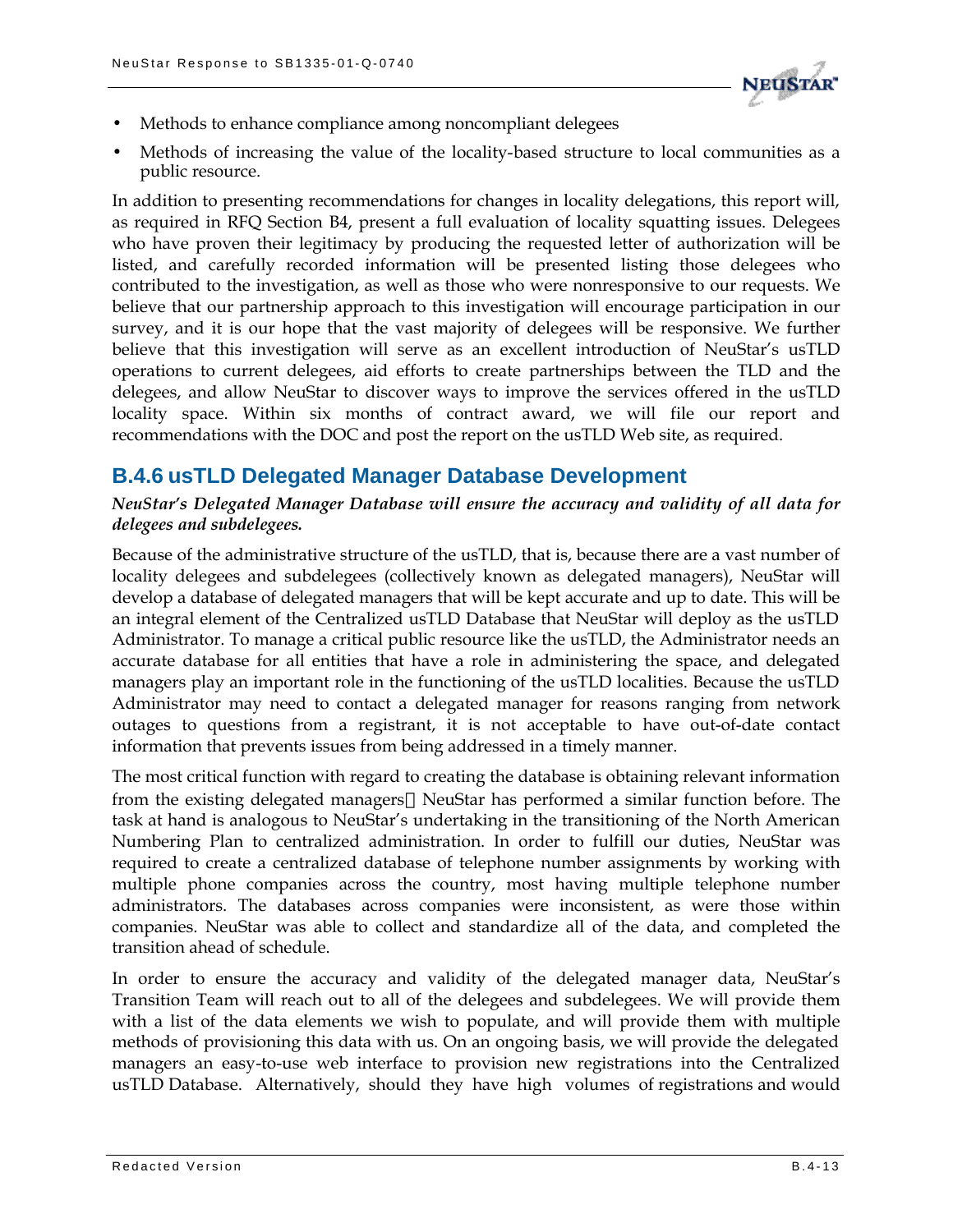

- 6. The name and postal address of the delegated manager;
- 7. The name, postal address, e-mail address, voice telephone number, and (where available) fax number of the technical contact for the delegated manager;
- 8. The name, postal address, e-mail address, voice telephone number, and (where available) fax number of the administrative contact for the delegated manager; and
- 9. The Web site or other contact information through which registrations can be accepted under the delegation.

As required the information in NeuStar's usTLD Delegated Manager Database will allow for multiple string and field searches though a free, publicly accessible, Web-based interface.

Detailed descriptions of how the databases will be populated and how they will be kept up to date and accurate are provided in Section F, Centralized usTLD Database and Enhanced Shared Registration System.

Redundant Delegated Manager databases will be located at the geographically diverse, redundant Enhanced SRS Data Centers located in Illinois and Virginia. In accordance with U.S. Nexus requirements, no databases will be located outside of the United States. Both databases will be updated in near real time (intervals of no more than 15 minutes) and will be synchronized.

A detailed description of the technology and operations of the Delegated Manager Database is provided in Sections O.3 and O.9.

## **B.4.7 Whois Database Development**

*NeuStar's centralized Whois database will accommodate public searches for registrant and delegated manager contact information and will ensure the accuracy of data throughout the locality space.* 

The locality-based usTLD space has traditionally had no centralized Whois which makes it difficult to look up contact information for domain name holders, and even for delegees. NeuStar will remedy the current deficiency by developing an enhanced, searchable, accurate, and up-to-date Whois database containing locality-based usTLD registrant information. In fact, this Whois database will be common with the Whois database for the expanded usTLD space.

NeuStar will maintain a Web site that will allow free public, searches of the Whois database, and will also provide a standard port 43 interface. As required by the COTR, the database will allow for multiple string and field searches. These searches will return Whois records that will show a differentiation between a registrant's Whois record and a delegated manager's Whois record. NeuStar will reach out to the existing delegees and subdelegees to populate information on their registrants in the databases.

NeuStar will populate the data pertaining to the existing assignments by reaching out to each of the delegated managers through information provided by the current usTLD Administrator, as well as with contact information contained in existing zone files of the usTLD Administrator and of the delegated managers. At a minimum, NeuStar will collect and update the information described below for each Whois record:

- 1. The name of the domain registered;
- 2. The Internet Protocol (IP) address of the primary nameserver and secondary nameserver(s) for the registered domain name;